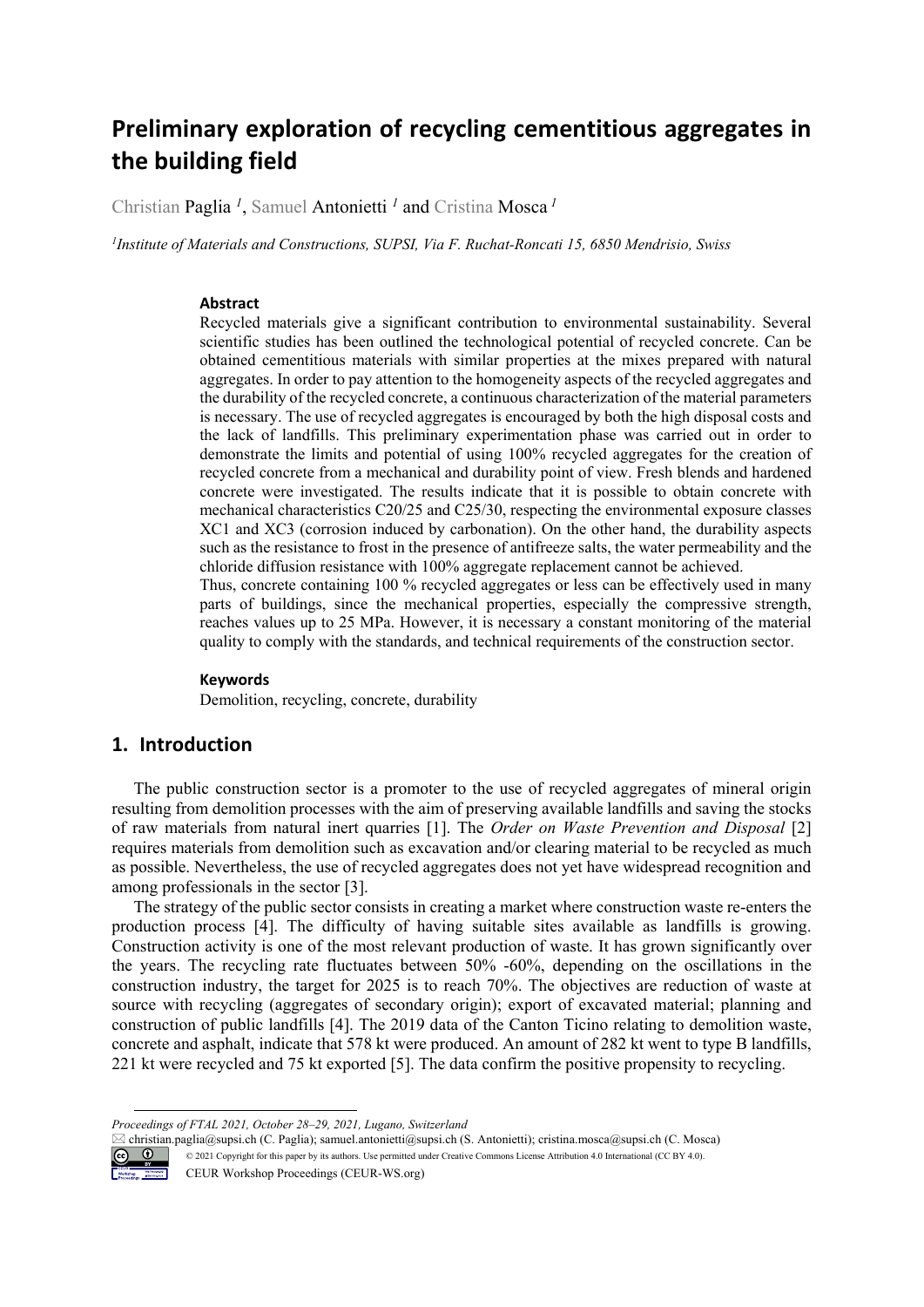## **1.1. Recycled concrete: current use and potential developments.**

Mineral components from demolition waste  $(C&DW)$  can be used to produce new concrete [6]. This makes the construction sector less dependent on the scarce natural resources, thus avoiding mining and landfilling. Circular process must replace the linear ones [7].

In the road foundations the recycled aggregate are currently widely used. However, recycling of inert materials also occurs to create new concrete; in Switzerland around 1'650 buildings are made of more than 50% of recycled concrete [8]. The city of Zurich begun to promote the use of recycled concrete for new public buildings in 2007. The Zurich Art Museum, designed by David Chipperfield, is made almost entirely of recycled concrete and cement CEM III/B (conventional clinker is replaced by slag sand). The school building Leutschenbach, Zurich Oerlikon, designed by Christian Kerez, contains 95% recycled concrete [9].

A waste final layer of a flat roof replaced the natural gravel in the project pilot for the extension of K118 building at Winterthur [10].

It is essential to set up recycling processes (separation, sorting, crushing) that provide recycled mineral aggregates that can be used without reducing the quality of the building material.

The definition and implementation of selective demolition techniques to obtain increasingly homogeneous inert materials are under investigation [11, 12]; experiments with recycled aggregates demonstrate possible applications in particular the influence of recycled aggregate percentage [13, 14, 15, 16]; the definition of methods to characterize the recycled aggregates and any pre-treatments to improve their performance [17, 18, 19, 20, 21].

# **2. Standards for recycled concrete**

Recycled aggregate is defined as *a mineral aggregate resulting from the recovery of waste of inorganic material previously used in construction* [22]. The possibility of using recycled concrete is disciplined by standards. Recycled concrete can be used as non-standardized lean, shell and backfill material and as structural concrete according to standards SN EN 206-1 [23] e SIA 262 [24]. The requirements apply to recycled concrete are described in the Merkblatt SIA 2030 [25].

Recycled concrete is *concrete whose aggregate size is > 4 mm and is made up of at least 25% by mass of recycled aggregate*. There is a substantial difference with non-recycled concrete for which a grain size of > 8 mm is expected (according to SN EN 933-11 [26]).

The SN 670 071 [27] framework standard for recycling indicates as demolition material *a construction site waste produced by the construction or demolition of works containing at least 95% by volume of stones or similar materials.* Additionally, four categories of waste are distinguished: bituminous conglomerate (tar demolition), demolition concrete, non-separated demolition material, gravel material. The use, in varying proportions of these types of mineral waste, can give rise to two types of recycled concrete:

- RC-C, obtained from concrete granulates C, with or without the addition of natural granulates, and contains at least 25% of the weight of demolition concrete and a percentage of less than 5% of unseparated demolition material.
- RC-M, obtained from mixed granulates M, with or without the addition of demolition concrete and natural granulates, and contains at least 5% of the weight of non-separated demolition material and at least 25% of the weight of demolition concrete and unseparated demolition material.

This article presents the preliminary experimentation carried out in order to demonstrate the limits and potential of recycled aggregates for the creation of recycled concrete from a mechanical and durability point of view. Therefore, considering the provisions of standard SN EN 206 [23], concretes with resistance classes C25/30 and C30/37 can be prepared, generally usable for exposure classes XC1- 4 and XF1. To encourage the use of recycled concrete it is necessary to demonstrate the durability of the concrete: porosity and water permeability, resistance to freeze-thaw in the presence of antifreeze salts, diffusion of chlorides [28].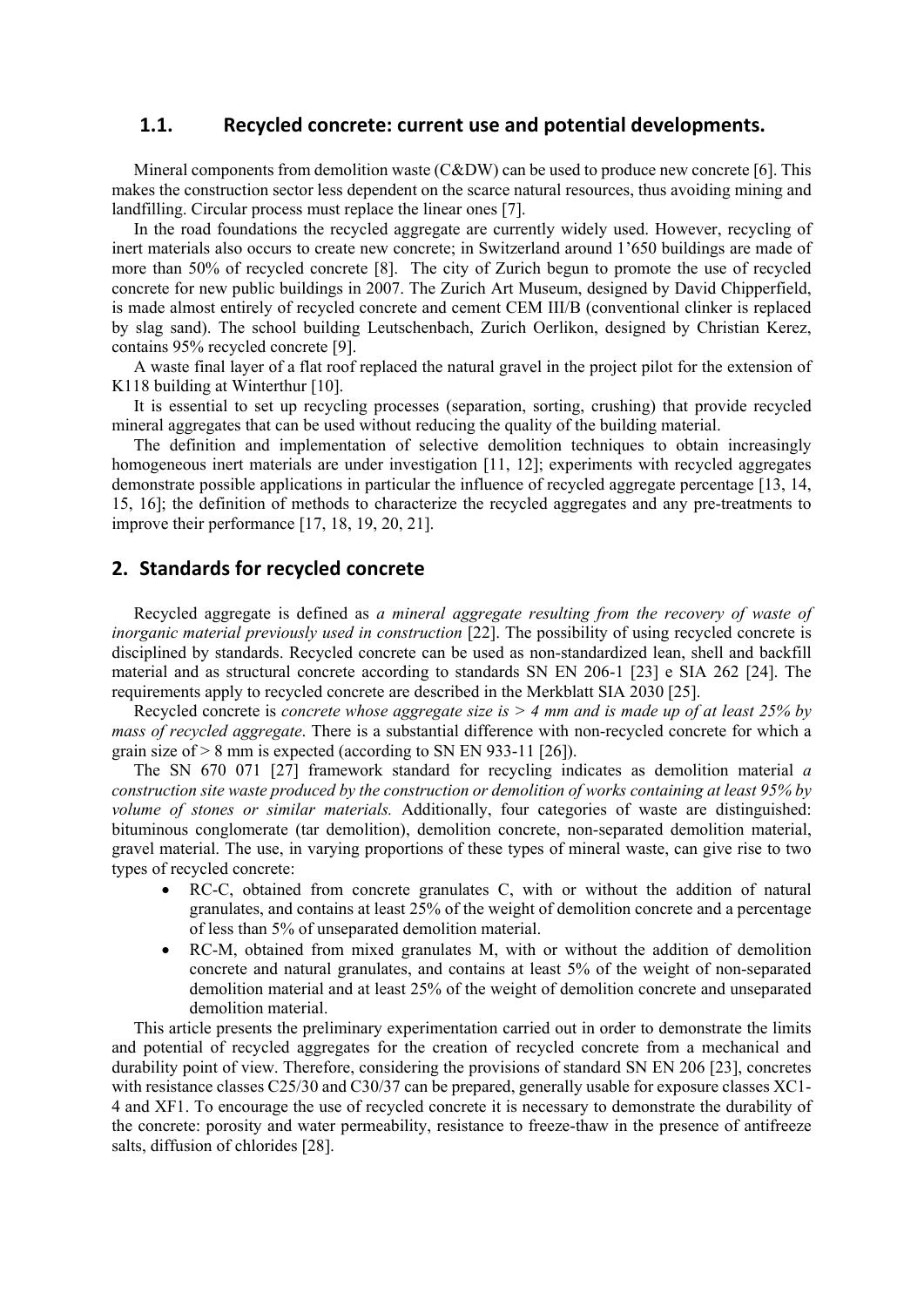## **3. Experimental Test**

Identification of funding sources and other support, and thanks to individuals and groups that assisted in the research and the preparation of the work should be included in an acknowledgment section, which is placed just before the reference section in your document.

# **3.1. Characterization of the recycled aggregates**

The quality and durability of the final product is influenced by the aggregates. Therefore, recycled aggregates must meet the requirements of standard SN EN 12620 [22]. Company G. Ecorecycling SA has supplied the aggregates used in the experimental investigation. The aggregates was obtained crushing from the concrete artefacts demolition waste (Figure 1). For the crushing of the aggregates a jaw crusher was used. The aggregate used were provided with the indication of the absence of unwanted or harmful substances.



**Figure 1**: Recycling aggregates (0/32)

The demolished concrete was separated, grinded in single fractions. The recycled aggregates were characterized by granulometric analysis [29] and water absorption [30].

The single fractions are comparable to a natural material. In fact, by comparing the granulometric distribution of the recycled aggregate (Figure 2) with the natural fluvial-type aggregate (Figure 3), the curves are similar. The mixture limits in the graphs refer to the standard SIA 162-1:1989 which set particularly restrictive limits.

Water absorption of the recycled aggregates was found to be 4.5% at saturation and 3.6% after 30 minutes. The values are higher than those obtained with natural aggregates with a value of approximately  $\lt 1\%$ . Determining this parameter is fundamental in order to optimize the mix design with the right amount of water.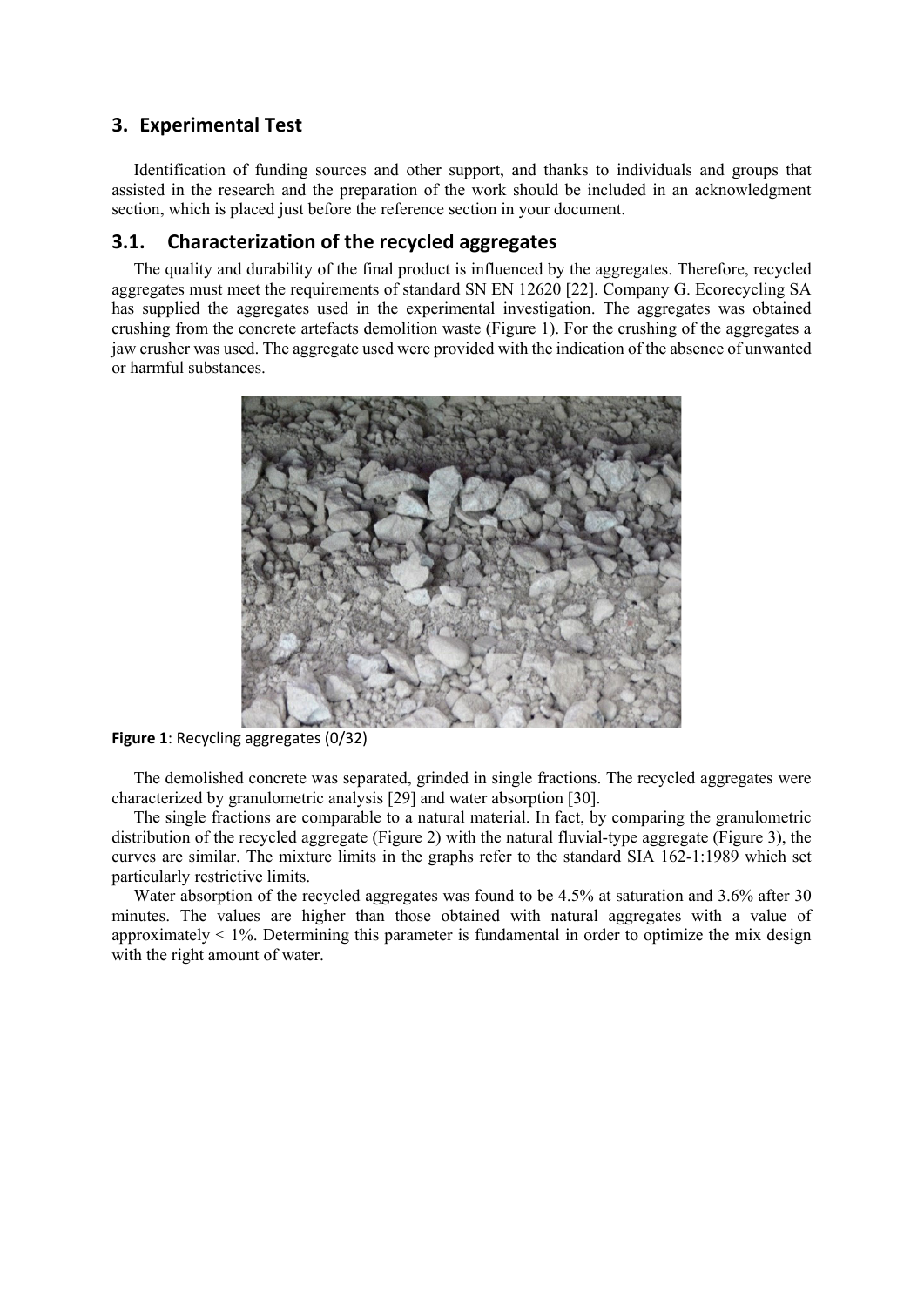

**Figure 2**: Grain size distribution curves of RC‐C, single fraction.



**Figure 3**: Grain size distribution curves of natural aggregates (fraction 0/4, 10/16, 16/32).

# **3.2. Characterization of the recycled concrete mixes**

The experimental activities consisted in the packaging of mixtures with the same type and dosage of cement and the complete replacement of natural aggregates with recycled aggregates.

In this exploratory phase of the research, two mixtures were selected with the same type and dosage of cement and 100% replacement of natural aggregates with recycled aggregates using two different fractions (single: 0/32 and compound: 0/4, 10/16, 16/32 mm).

To improve the workability of the mixtures A plasticizer was added (1%), while an air-entraining additive (0.2%) was added to improve frost resistance. Table 1 shows the mixtures prepared in the laboratory.

| Composition of the different mixes              |            |                   |  |  |
|-------------------------------------------------|------------|-------------------|--|--|
| Properties                                      | Mixture M1 | Mixture M2        |  |  |
| Cement CEM I 42 N $\left[\frac{kg}{m^3}\right]$ | 340        | 340               |  |  |
| $W_{\text{eff/c}}$                              | 0.53       | 0.53              |  |  |
| Fluidizing additives [%]                        |            |                   |  |  |
| Aerating additives [%]                          | 0.2        | 0.2               |  |  |
| Recycled aggregates [100%]                      | 100        | 100               |  |  |
| Aggregate fraction RC-C [mm]                    | 0/32       | 0/4, 10/16, 16/32 |  |  |

**Table 1**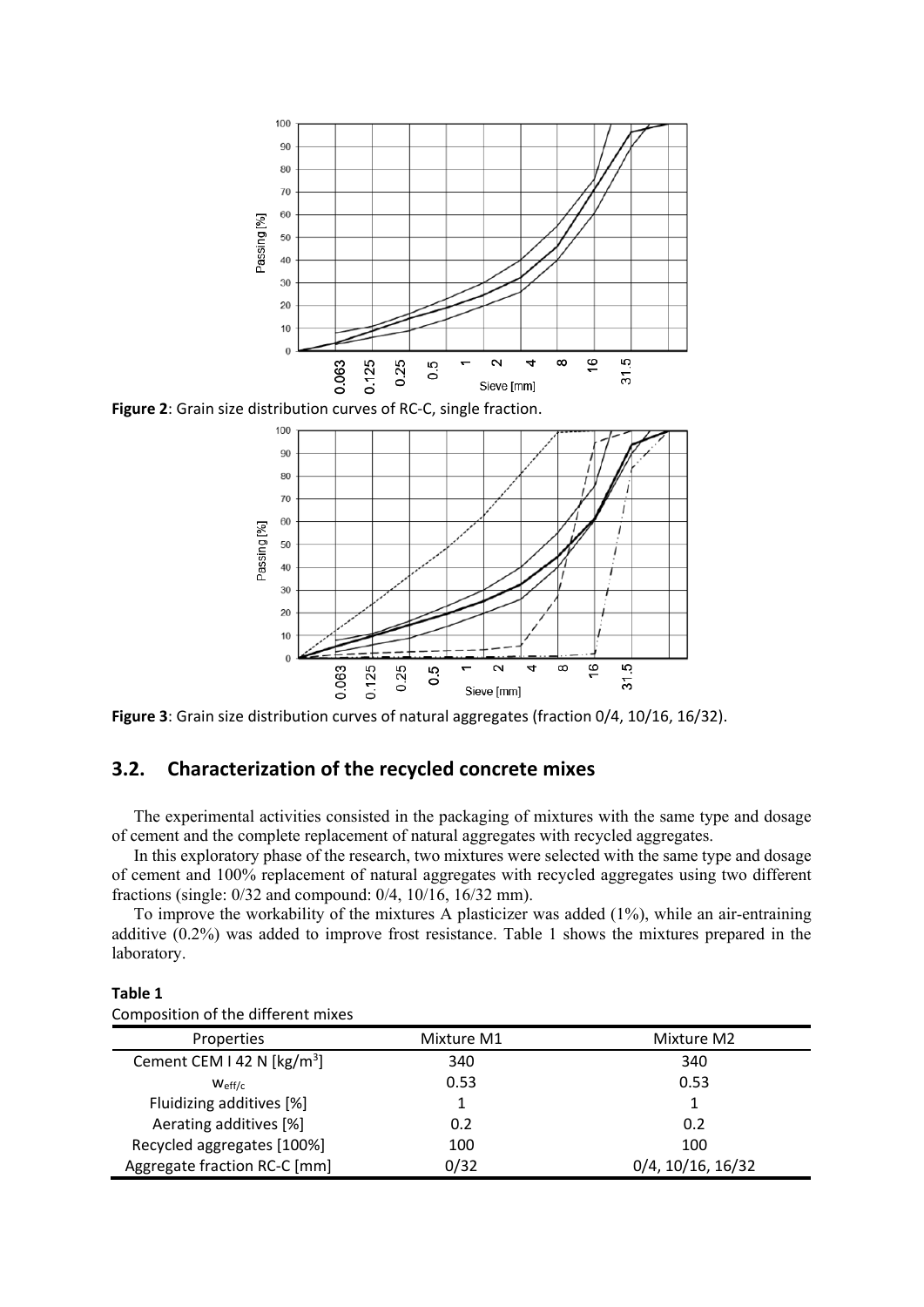Each blend was prepared in order to verify its durability in accordance with the Swiss standard SIA 262 [24] e SIA 262/1 [31]. Were testing performed for the apparent density, the effective water/cement ratio [32], the occluded air content [33] and the compaction index [34].

Mechanical compressive tests and specific tests required by Swiss Standard were performed: compressive strength on three concrete cubes at 28 days [35]; modulus of elasticity on three prisms [36]; porosity and water permeability on series of five cores [31]; behavior to freeze-thaw cycles in the presence of antifreeze salts on three cubes [31]; penetration of chlorides on series of five cores [31].

The SN EN 206-1 standard [23] sets out the limits allowed for each parameter in relation to the durability and class of exposure.

#### **4. Results**

#### **4.1. Properties of the fresh concrete**

The consistency measurements indicate an optimal workability. The property of fresh concrete prepared with recycling aggregate are comparable to the requirements of concrete with natural aggregates (workability C3 Walz 1.10-1.04,  $w_{\text{eff/c}}$  < 0.65).

In accordance with SN EN 206, the mixtures belong to the C3 consistency class. After 30 minutes the mixtures losed workability. This aspect is relevant during the execution phase and depends on the absorption properties of the recycled aggregates (3.6% after 30 minutes).

The mixtures with 100% recycled aggregate required a greater quantity of water to achieve the necessary workability. This data is consistent with the results on hardened concrete.

Table 2 shows the results on fresh concrete for the two mixtures, compared with concrete with natural aggregates.

#### **Table 2**

| Results fresh concrete tests              |            |            |  |  |
|-------------------------------------------|------------|------------|--|--|
| Properties                                | Mixture M1 | Mixture M2 |  |  |
| Unit weight $\left[\frac{kg}{m^3}\right]$ | 2202       | 2225       |  |  |
| Occluded air [%]                          | 4.5        | 3.5        |  |  |
| Walz coefficient [-]                      | 1.04       | 1.06       |  |  |
| Walz coefficient after 30' [-]            | 1.13       | 1.31       |  |  |
| $W_{\text{eff/c}}$                        | 0.35       | 0.35       |  |  |

#### **4.2. Properties of the hardened concrete**

Mixture M1 corresponds to the C20/25 strength class, whilst the M2 (100% recycled aggregate with composite fraction) mixture falls under strength class C25/30. The mechanical properties of the hardened concrete shows the mixture M2 to have major compressive strength and elasticity modulus as compared to mixture M1. Compared to the elasticity modulus of a traditional concrete, the values tend to be low.

Table 3 shows the results on hardened concrete for each mixture.

#### **Table 3**

Results hardened concrete tests

| Properties                                                       | Mixture M1 | Mixture M2 |
|------------------------------------------------------------------|------------|------------|
| Compressive strength 28 days [N/mm <sup>2</sup> ]                | 30.1       | 34.2       |
| Elastic Modulus [N/mm <sup>2</sup> ]                             | 19450      | 22100      |
| Water permeability $[g/m^{2*}h]$                                 | 11.3       | 9.7        |
| Penetration of chlorides $[10^{-12} \text{ m}^2/\text{s}]$       | 19.6       | 17.6       |
| Freezing and thawing in the presence of de-icing salts $[g/m^2]$ | 2500       | 2400       |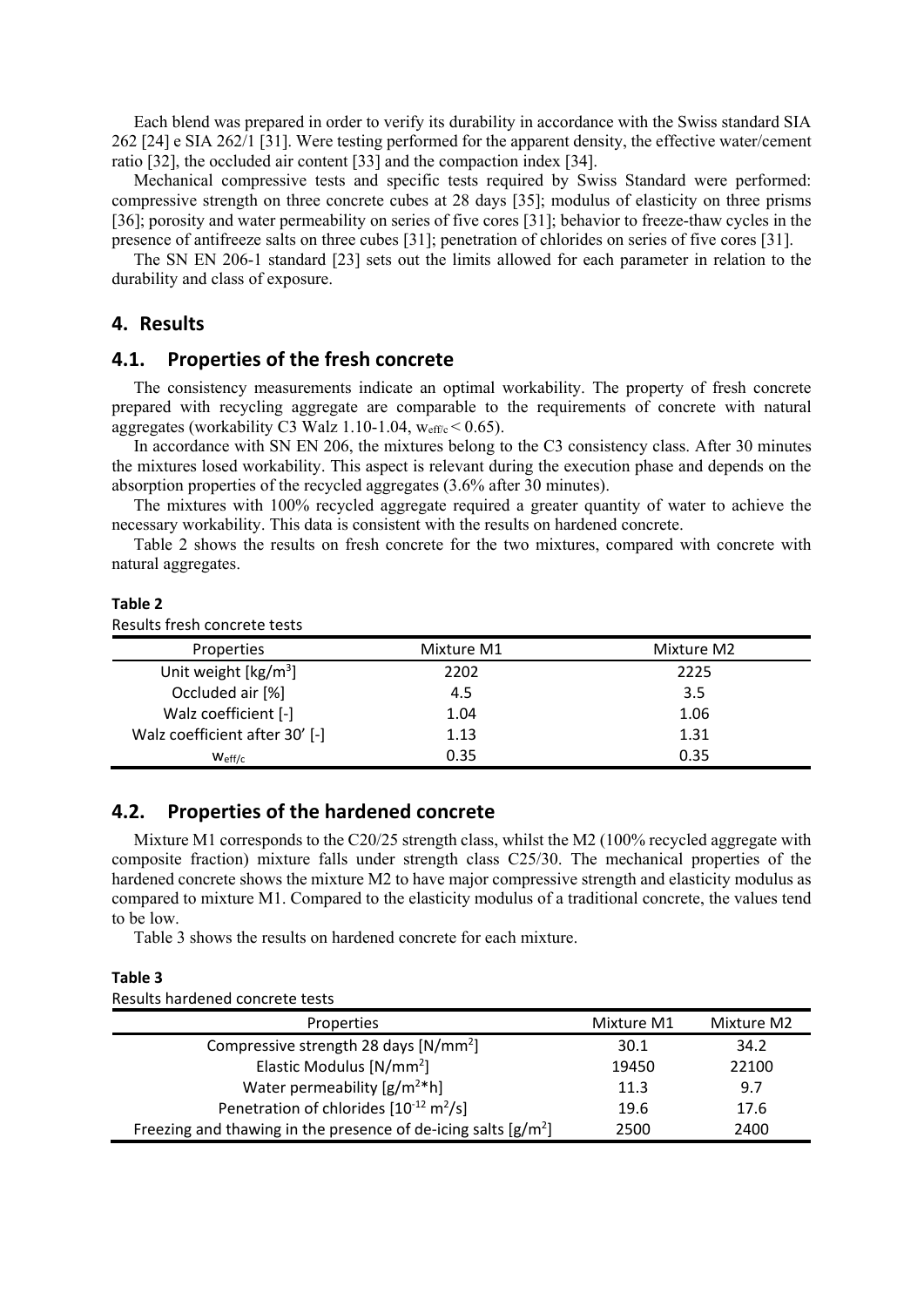About the water permeability, penetration of chlorides and freezing and thawing in the presence of de-icing salts, the values measured for both mixtures are high. Only mixture M2 exhibits a water permeability in the exposition class XC3.

# **5. Conclusions**

The use of recycled aggregates encourages the effective recycling of waste materials that are difficult to place and dispose.

Without any optimization of the mixtures, it is possible obtained concrete with mechanical characteristics C20/25 and C25/30 and conforming to exposure classes XC1 and XC3. Concrete containing 100% recycled aggregates can be effectively used in many parts of buildings, since the mechanical properties are still satisfactory, especially the compressive strength.

Following this initial exploration, the experimental activities have progressed by using recycled material of excellent quality to produce recycled concretes with resistance class C30/37 and excellent durability [37].

The structural use of recycled concrete is feasible but requires specifications that cannot be limited only to quantitative maximum limits of recycled aggregates and the strength of the concrete.

# **6. References**

- [1] UFAM, "Direttiva per il riciclaggio dei rifiuti edili minerali", Berna, 2006. https://www.bafu.admin.ch/bafu/it/home/temi/rifiuti/pubblicazionistudi/pubblicazioni/riciclaggio-rifiuti-edili-minerali.html
- [2] OPSR 814.600, "Ordinanza sulla prevenzione e lo smaltimento dei rifiuti", 2016. https://www.admin.ch/opc/it/classified-compilation/20141858/201901010000/814.600.pdf
- [3] FSKB, ARV, "Materiali da costruzione riciclati di origine minerale Raccomandazioni d'impiego per committenti, progettisti, architetti e ingegneri", marzo 2020. https://www.fskb.ch/wpcontent/uploads/2020/03/FSKB\_Flyer\_RC-Verwendungsempfehlungen\_IT.pdf
- [4] Repubblica e Cantone Ticino, Dipartimento del territorio, Sezione della protezione dell'aria, dell'acqua e del suolo, Ufficio dei rifiuti e dei siti inquinati, "Piano di gestione dei rifiuti del Canton Ticino 2018-2020", novembre 2017, "Piano di gestione dei rifiuti del Caton Ticino 2019-2023", 2018. https://m4.ti.ch/fileadmin/DT/temi/gestione\_rifiuti/documenti/PGR\_2019-2023.pdf
- [5] Knapp S., Gandolfi F., "Censimento rifiuti: risultati del rilevamento 2019", Ufficio dei rifiuti e dei siti inquinati (URSI). https://www3.ti.ch/DFE/DR/USTAT/allegati/articolo/2690dss\_2020- 2\_9.pdf
- [6] Behera M., Bhattacharyya S. K., Minocha A. K., Deoliya R., Maiti S., "Recycled aggregate from C&D waste & its use in concrete - A breakthrough towards sustainability in construction sector: A review". Construction and Building Materials 68 (2014), 501-516.
- [7] Benachio G. L. F., do Carmo M., Freitas D., Tavares S. F., "Circular economy in the construction industry: A systematic literature review", Journal of Cleaner Production 260 (2020).
- [8] Fonte: Fachverband der Schweizerischen Kies und Betonindustrie (FSKB).
- [9] Land P., "The Swiss Example: Using Recycled Concrete", in Global Recycling 2/2019, 30-32.
- [10] Kopfbau K.118, Baubüro in situ (Suisse), www.insitu.ch.
- [11] Roussat N., Dujet C., Méhu J., "Choosing a sustainable demolition waste management strategy using multicriteria decision analysis", Waste Management, 29, 2009, 12-20.
- [12] Colangelo F., Cioffi R., "Mechanical properties and durability of mortar containing fine fraction of demolition wastes produced by selective demolition in South Italy", Composites Part B: Engineering, Vol. 115 (2017), 43-50.
- [13] Hoffmann C., Huth. O., "Konstruktionsbeton aus recyclierter Gesteinskörnung", EMPA, 2006.
- [14] Hoffmann C., Schubert S., Leemann A., Motavalli M., "Recycled concrete and mixed rubble as aggregates: Influence of variations in composition on the concrete properties and their use as structural material", Construction and Building Materials, Vol. 35 (2012), 701-709.